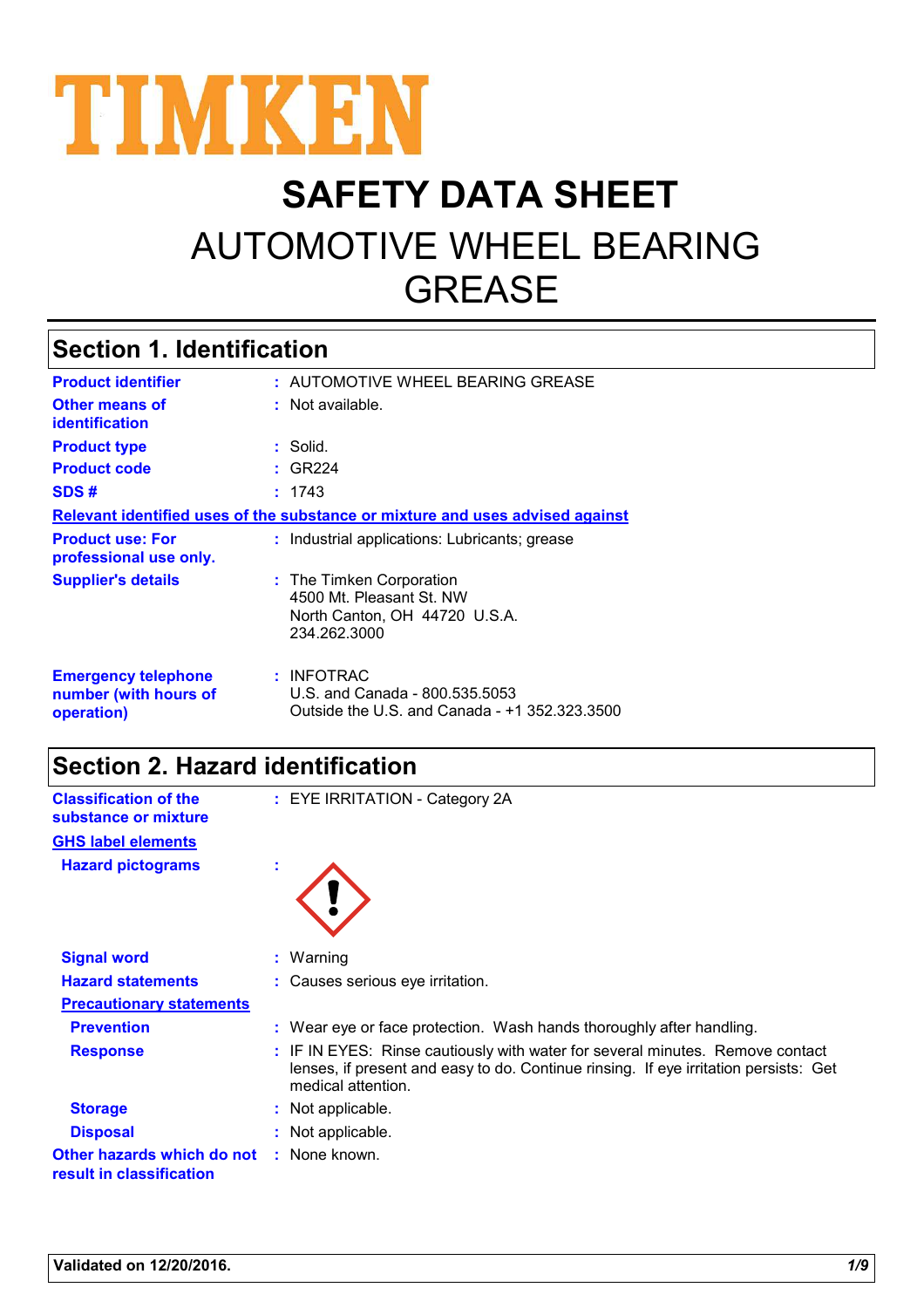### **Section 3. Composition/information on ingredients**

**Substance/mixture**

**Other means of** 

**:** Mixture

**:** Not available.

**identification**

**CAS number/other identifiers**

| <b>Ingredient name</b>                                        | $%$ (w/w) | <b>CAS number</b> |
|---------------------------------------------------------------|-----------|-------------------|
| Distillates (petroleum), solvent-dewaxed heavy paraffinic     | 40-70     | 64742-65-0        |
| Phosphorodithioic acid, O,O-di-C1-14-alkyl esters, zinc salts | $1 - 5$   | 68649-42-3        |

**There are no additional ingredients present which, within the current knowledge of the supplier and in the concentrations applicable, are classified as hazardous to health or the environment and hence require reporting in this section.**

**Occupational exposure limits, if available, are listed in Section 8.**

### **Section 4. First-aid measures**

#### **Description of necessary first aid measures**

| <b>Eye contact</b>                                 |  | : Immediately flush eyes with plenty of water, occasionally lifting the upper and lower<br>eyelids. Check for and remove any contact lenses. Continue to rinse for at least 10<br>minutes. Get medical attention.                                                                                                                                                                                                                                                                                                                                                                                                                                                                                                                                                                                                          |  |
|----------------------------------------------------|--|----------------------------------------------------------------------------------------------------------------------------------------------------------------------------------------------------------------------------------------------------------------------------------------------------------------------------------------------------------------------------------------------------------------------------------------------------------------------------------------------------------------------------------------------------------------------------------------------------------------------------------------------------------------------------------------------------------------------------------------------------------------------------------------------------------------------------|--|
| <b>Inhalation</b>                                  |  | Remove victim to fresh air and keep at rest in a position comfortable for breathing.<br>If not breathing, if breathing is irregular or if respiratory arrest occurs, provide<br>artificial respiration or oxygen by trained personnel. It may be dangerous to the<br>person providing aid to give mouth-to-mouth resuscitation. Get medical attention if<br>adverse health effects persist or are severe. If unconscious, place in recovery<br>position and get medical attention immediately. Maintain an open airway. Loosen<br>tight clothing such as a collar, tie, belt or waistband.                                                                                                                                                                                                                                 |  |
| <b>Skin contact</b>                                |  | Flush contaminated skin with plenty of water. Remove contaminated clothing and<br>shoes. Get medical attention if symptoms occur. Wash clothing before reuse.<br>Clean shoes thoroughly before reuse.                                                                                                                                                                                                                                                                                                                                                                                                                                                                                                                                                                                                                      |  |
| <b>Ingestion</b>                                   |  | Wash out mouth with water. Remove dentures if any. Remove victim to fresh air<br>and keep at rest in a position comfortable for breathing. If material has been<br>swallowed and the exposed person is conscious, give small quantities of water to<br>drink. Stop if the exposed person feels sick as vomiting may be dangerous. Do not<br>induce vomiting unless directed to do so by medical personnel. If vomiting occurs,<br>the head should be kept low so that vomit does not enter the lungs. Get medical<br>attention if adverse health effects persist or are severe. Never give anything by<br>mouth to an unconscious person. If unconscious, place in recovery position and get<br>medical attention immediately. Maintain an open airway. Loosen tight clothing such<br>as a collar, tie, belt or waistband. |  |
| Most important symptoms/effects, acute and delayed |  |                                                                                                                                                                                                                                                                                                                                                                                                                                                                                                                                                                                                                                                                                                                                                                                                                            |  |
| <b>Potential acute health effects</b>              |  |                                                                                                                                                                                                                                                                                                                                                                                                                                                                                                                                                                                                                                                                                                                                                                                                                            |  |
| <b>Eye contact</b>                                 |  | : Causes serious eye irritation.                                                                                                                                                                                                                                                                                                                                                                                                                                                                                                                                                                                                                                                                                                                                                                                           |  |
| <b>Inhalation</b>                                  |  | No known significant effects or critical hazards.                                                                                                                                                                                                                                                                                                                                                                                                                                                                                                                                                                                                                                                                                                                                                                          |  |
| <b>Skin contact</b>                                |  | : No known significant effects or critical hazards.                                                                                                                                                                                                                                                                                                                                                                                                                                                                                                                                                                                                                                                                                                                                                                        |  |
| <b>Ingestion</b>                                   |  | : No known significant effects or critical hazards.                                                                                                                                                                                                                                                                                                                                                                                                                                                                                                                                                                                                                                                                                                                                                                        |  |
| <b>Over-exposure signs/symptoms</b>                |  |                                                                                                                                                                                                                                                                                                                                                                                                                                                                                                                                                                                                                                                                                                                                                                                                                            |  |
| <b>Eye contact</b>                                 |  | : Adverse symptoms may include the following:<br>pain or irritation<br>watering<br>redness                                                                                                                                                                                                                                                                                                                                                                                                                                                                                                                                                                                                                                                                                                                                 |  |
| <b>Inhalation</b>                                  |  | : No specific data.                                                                                                                                                                                                                                                                                                                                                                                                                                                                                                                                                                                                                                                                                                                                                                                                        |  |
| <b>Skin contact</b>                                |  | : No specific data.                                                                                                                                                                                                                                                                                                                                                                                                                                                                                                                                                                                                                                                                                                                                                                                                        |  |
| <b>Ingestion</b>                                   |  | : No specific data.                                                                                                                                                                                                                                                                                                                                                                                                                                                                                                                                                                                                                                                                                                                                                                                                        |  |
|                                                    |  | <u>Indication of immediate medical attention and special treatment needed, if necessary</u>                                                                                                                                                                                                                                                                                                                                                                                                                                                                                                                                                                                                                                                                                                                                |  |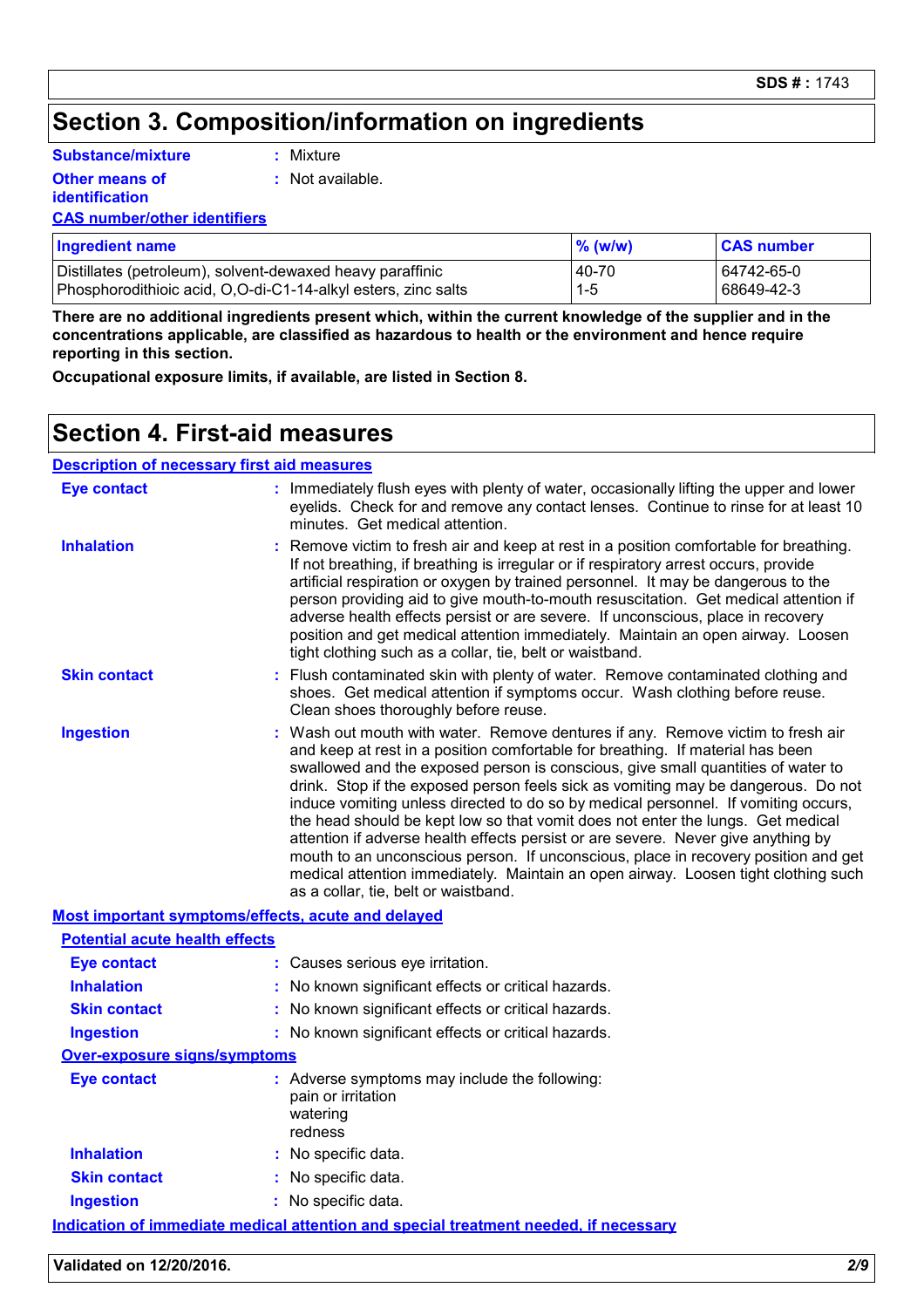## **Section 4. First-aid measures**

| <b>Notes to physician</b> | Treat symptomatically. Contact poison treatment specialist immediately if large |
|---------------------------|---------------------------------------------------------------------------------|
|                           | quantities have been ingested or inhaled.                                       |

- **Specific treatments :** No specific treatment.
- **Protection of first-aiders** : No action shall be taken involving any personal risk or without suitable training. It may be dangerous to the person providing aid to give mouth-to-mouth resuscitation.

**See toxicological information (Section 11)**

### **Section 5. Fire-fighting measures**

| : Use an extinguishing agent suitable for the surrounding fire.                                                                                                                                     |
|-----------------------------------------------------------------------------------------------------------------------------------------------------------------------------------------------------|
| $:$ None known.                                                                                                                                                                                     |
| : No specific fire or explosion hazard.                                                                                                                                                             |
| Decomposition products may include the following materials:<br>carbon dioxide<br>carbon monoxide<br>metal oxide/oxides                                                                              |
| : Promptly isolate the scene by removing all persons from the vicinity of the incident if<br>there is a fire. No action shall be taken involving any personal risk or without<br>suitable training. |
| : Fire-fighters should wear appropriate protective equipment and self-contained<br>breathing apparatus (SCBA) with a full face-piece operated in positive pressure<br>mode.                         |
|                                                                                                                                                                                                     |

### **Section 6. Accidental release measures**

|                                                       |  | <b>Personal precautions, protective equipment and emergency procedures</b>                                                                                                                                                                                                                                                                                                                                                                         |  |
|-------------------------------------------------------|--|----------------------------------------------------------------------------------------------------------------------------------------------------------------------------------------------------------------------------------------------------------------------------------------------------------------------------------------------------------------------------------------------------------------------------------------------------|--|
| For non-emergency<br>personnel                        |  | : No action shall be taken involving any personal risk or without suitable training.<br>Evacuate surrounding areas. Keep unnecessary and unprotected personnel from<br>entering. Do not touch or walk through spilled material. Provide adequate<br>ventilation. Wear appropriate respirator when ventilation is inadequate. Put on<br>appropriate personal protective equipment.                                                                  |  |
|                                                       |  | <b>For emergency responders</b> : If specialized clothing is required to deal with the spillage, take note of any<br>information in Section 8 on suitable and unsuitable materials. See also the<br>information in "For non-emergency personnel".                                                                                                                                                                                                  |  |
| <b>Environmental precautions</b>                      |  | : Avoid dispersal of spilled material and runoff and contact with soil, waterways,<br>drains and sewers. Inform the relevant authorities if the product has caused<br>environmental pollution (sewers, waterways, soil or air).                                                                                                                                                                                                                    |  |
| Methods and materials for containment and cleaning up |  |                                                                                                                                                                                                                                                                                                                                                                                                                                                    |  |
| <b>Small spill</b>                                    |  | : Move containers from spill area. Avoid dust generation. Using a vacuum with<br>HEPA filter will reduce dust dispersal. Place spilled material in a designated,<br>labeled waste container. Dispose of via a licensed waste disposal contractor.                                                                                                                                                                                                  |  |
| Large spill                                           |  | : Move containers from spill area. Approach release from upwind. Prevent entry into<br>sewers, water courses, basements or confined areas. Avoid dust generation. Do<br>not dry sweep. Vacuum dust with equipment fitted with a HEPA filter and place in a<br>closed, labeled waste container. Dispose of via a licensed waste disposal<br>contractor. Note: see Section 1 for emergency contact information and Section 13<br>for waste disposal. |  |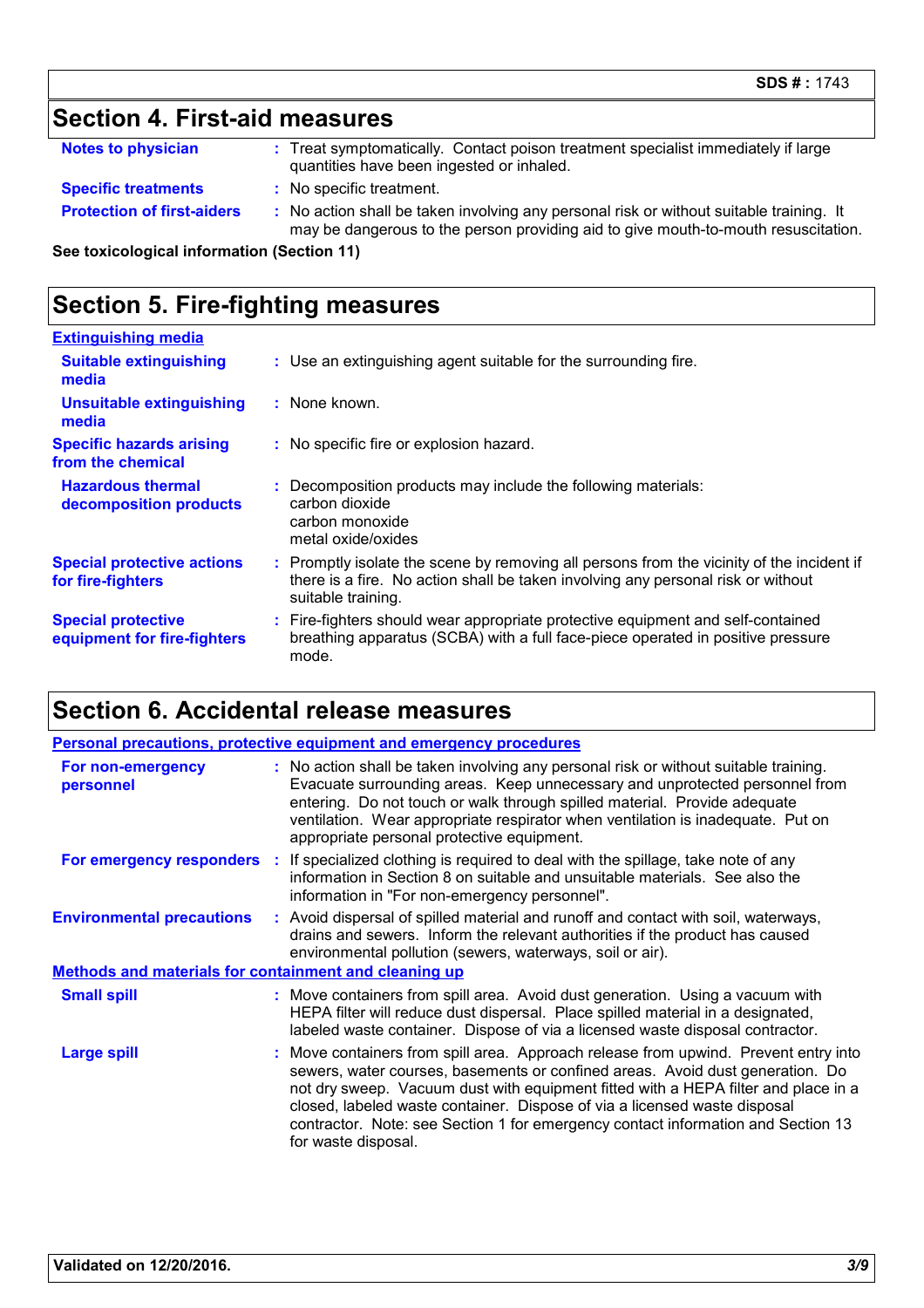### **Section 7. Handling and storage**

#### **Precautions for safe handling**

| <b>Protective measures</b>                                                       | : Put on appropriate personal protective equipment (see Section 8). Do not ingest.<br>Avoid contact with eyes, skin and clothing. Keep in the original container or an<br>approved alternative made from a compatible material, kept tightly closed when not<br>in use. Empty containers retain product residue and can be hazardous. Do not<br>reuse container.                                                                                                                                              |
|----------------------------------------------------------------------------------|---------------------------------------------------------------------------------------------------------------------------------------------------------------------------------------------------------------------------------------------------------------------------------------------------------------------------------------------------------------------------------------------------------------------------------------------------------------------------------------------------------------|
| <b>Advice on general</b><br>occupational hygiene                                 | : Eating, drinking and smoking should be prohibited in areas where this material is<br>handled, stored and processed. Workers should wash hands and face before<br>eating, drinking and smoking. Remove contaminated clothing and protective<br>equipment before entering eating areas. See also Section 8 for additional<br>information on hygiene measures.                                                                                                                                                 |
| <b>Conditions for safe storage,</b><br>including any<br><b>incompatibilities</b> | : Store in accordance with local regulations. Store in original container protected<br>from direct sunlight in a dry, cool and well-ventilated area, away from incompatible<br>materials (see Section 10) and food and drink. Keep container tightly closed and<br>sealed until ready for use. Containers that have been opened must be carefully<br>resealed and kept upright to prevent leakage. Do not store in unlabeled containers.<br>Use appropriate containment to avoid environmental contamination. |

### **Section 8. Exposure controls/personal protection**

#### **Control parameters**

#### **Occupational exposure limits**

| <b>Ingredient name</b><br>Distillates (petroleum), solvent-dewaxed heavy paraffinic |                                                                                                                                                     | <b>Exposure limits</b>                                                                                                                                                                                                                                                                                                                                                                                                                                                                                                                                                                                      |  |
|-------------------------------------------------------------------------------------|-----------------------------------------------------------------------------------------------------------------------------------------------------|-------------------------------------------------------------------------------------------------------------------------------------------------------------------------------------------------------------------------------------------------------------------------------------------------------------------------------------------------------------------------------------------------------------------------------------------------------------------------------------------------------------------------------------------------------------------------------------------------------------|--|
|                                                                                     |                                                                                                                                                     | CA Alberta Provincial (Canada, 4/2009).<br>8 hrs OEL: 5 mg/m <sup>3</sup> 8 hours. Form: Mist<br>15 min OEL: 10 mg/m <sup>3</sup> 15 minutes. Form:<br>Mist<br>CA Quebec Provincial (Canada, 1/2014).<br>TWAEV: 5 mg/m <sup>3</sup> 8 hours. Form: mist<br>STEV: 10 mg/m <sup>3</sup> 15 minutes. Form: mist                                                                                                                                                                                                                                                                                                |  |
| <b>Appropriate engineering</b><br>controls                                          | contaminants.                                                                                                                                       | : Good general ventilation should be sufficient to control worker exposure to airborne                                                                                                                                                                                                                                                                                                                                                                                                                                                                                                                      |  |
| <b>Environmental exposure</b><br>controls                                           | cases, fume scrubbers, filters or engineering modifications to the process<br>equipment will be necessary to reduce emissions to acceptable levels. | : Emissions from ventilation or work process equipment should be checked to ensure<br>they comply with the requirements of environmental protection legislation. In some                                                                                                                                                                                                                                                                                                                                                                                                                                    |  |
| <b>Individual protection measures</b>                                               |                                                                                                                                                     |                                                                                                                                                                                                                                                                                                                                                                                                                                                                                                                                                                                                             |  |
| <b>Hygiene measures</b>                                                             | safety showers are close to the workstation location.                                                                                               | : Wash hands, forearms and face thoroughly after handling chemical products, before<br>eating, smoking and using the lavatory and at the end of the working period.<br>Appropriate techniques should be used to remove potentially contaminated clothing.<br>Wash contaminated clothing before reusing. Ensure that eyewash stations and                                                                                                                                                                                                                                                                    |  |
| <b>Eye/face protection</b>                                                          | goggles.                                                                                                                                            | Safety eyewear complying with an approved standard should be used when a risk<br>assessment indicates this is necessary to avoid exposure to liquid splashes, mists,<br>gases or dusts. If contact is possible, the following protection should be worn,<br>unless the assessment indicates a higher degree of protection: chemical splash                                                                                                                                                                                                                                                                  |  |
| <b>Skin protection</b>                                                              |                                                                                                                                                     |                                                                                                                                                                                                                                                                                                                                                                                                                                                                                                                                                                                                             |  |
| <b>Hand protection</b>                                                              | estimated.                                                                                                                                          | : Chemical-resistant, impervious gloves complying with an approved standard should<br>be worn at all times when handling chemical products if a risk assessment indicates<br>this is necessary. Considering the parameters specified by the glove manufacturer,<br>check during use that the gloves are still retaining their protective properties. It<br>should be noted that the time to breakthrough for any glove material may be<br>different for different glove manufacturers. In the case of mixtures, consisting of<br>several substances, the protection time of the gloves cannot be accurately |  |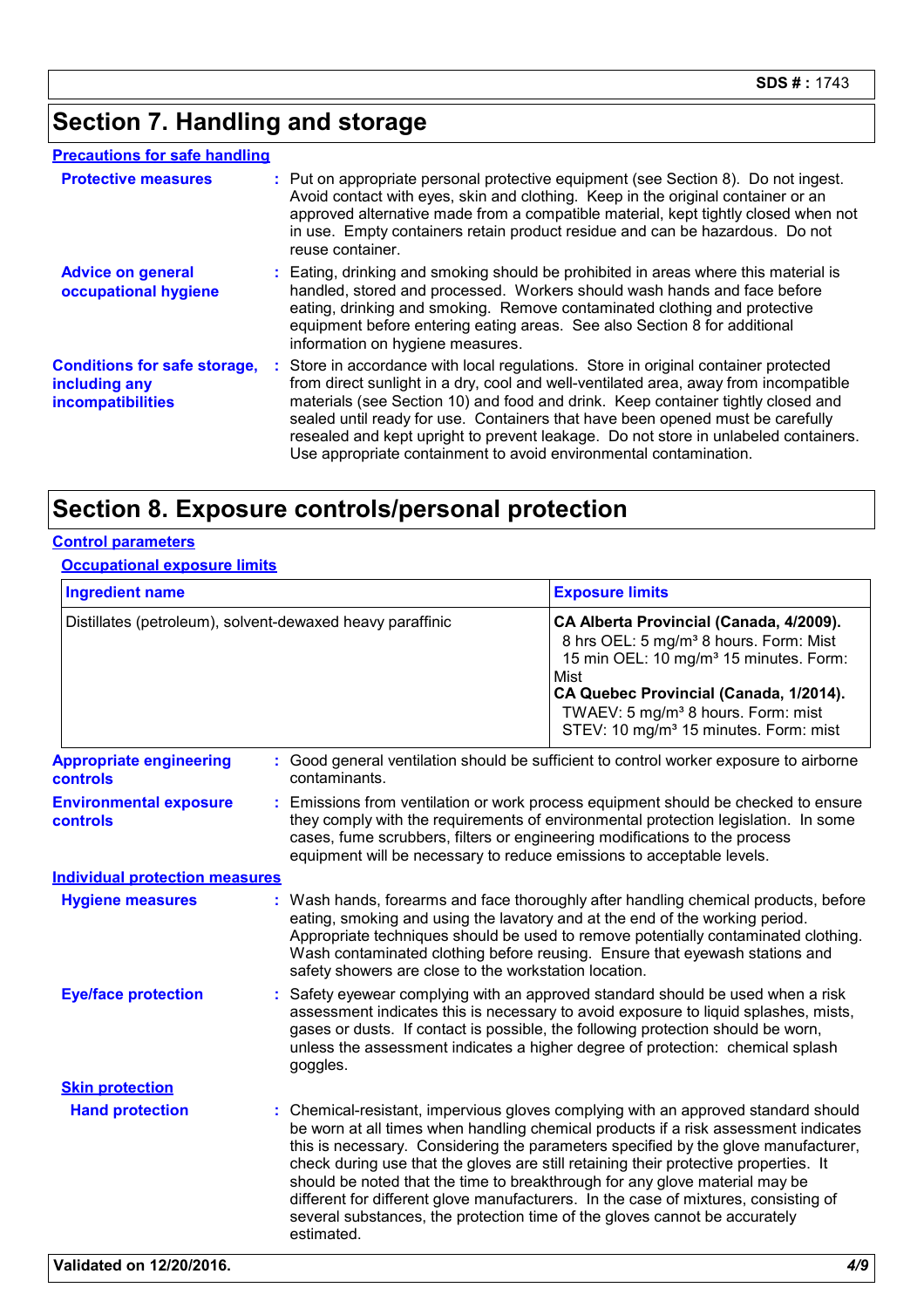# **Section 8. Exposure controls/personal protection**

| <b>Body protection</b>        | : Personal protective equipment for the body should be selected based on the task<br>being performed and the risks involved and should be approved by a specialist<br>before handling this product.                                                                                 |
|-------------------------------|-------------------------------------------------------------------------------------------------------------------------------------------------------------------------------------------------------------------------------------------------------------------------------------|
| <b>Other skin protection</b>  | : Appropriate footwear and any additional skin protection measures should be<br>selected based on the task being performed and the risks involved and should be<br>approved by a specialist before handling this product.                                                           |
| <b>Respiratory protection</b> | : Based on the hazard and potential for exposure, select a respirator that meets the<br>appropriate standard or certification. Respirators must be used according to a<br>respiratory protection program to ensure proper fitting, training, and other important<br>aspects of use. |

### **Section 9. Physical and chemical properties**

| <b>Appearance</b>                                      |                                                                                                                    |
|--------------------------------------------------------|--------------------------------------------------------------------------------------------------------------------|
| <b>Physical state</b>                                  | : Solid. [grease]                                                                                                  |
| Color                                                  | $:$ Red.                                                                                                           |
| Odor                                                   | : Mild. Petroleum oil                                                                                              |
| <b>Odor threshold</b>                                  | $:$ Not available.                                                                                                 |
| pH                                                     | : Not applicable.                                                                                                  |
| <b>Melting point</b>                                   | $:$ Not available.                                                                                                 |
| <b>Boiling point</b>                                   | : Not available.                                                                                                   |
| <b>Flash point</b>                                     | : Not available.                                                                                                   |
| <b>Evaporation rate</b>                                | : Not available.                                                                                                   |
| <b>Flammability (solid, gas)</b>                       | : Flammable in the presence of the following materials or conditions: open flames,<br>sparks and static discharge. |
| <b>Lower and upper explosive</b><br>(flammable) limits | : Not available.                                                                                                   |
| <b>Vapor pressure</b>                                  | : Not available.                                                                                                   |
| <b>Vapor density</b>                                   | : Not available.                                                                                                   |
| <b>Relative density</b>                                | : $0.9$ g/cm <sup>3</sup>                                                                                          |
| <b>Solubility</b>                                      | Insoluble in the following materials: cold water and hot water.                                                    |
| <b>Partition coefficient: n-</b><br>octanol/water      | : Not available.                                                                                                   |
| <b>Auto-ignition temperature</b>                       | : Not available.                                                                                                   |
| <b>Decomposition temperature</b>                       | : Not available.                                                                                                   |
| <b>Viscosity</b>                                       | $:$ Not available.                                                                                                 |

### **Section 10. Stability and reactivity**

| <b>Reactivity</b><br><b>Chemical stability</b><br><b>Possibility of hazardous</b><br>reactions | : No specific test data related to reactivity available for this product or its ingredients.<br>: The product is stable.<br>: Under normal conditions of storage and use, hazardous reactions will not occur. |
|------------------------------------------------------------------------------------------------|---------------------------------------------------------------------------------------------------------------------------------------------------------------------------------------------------------------|
| <b>Conditions to avoid</b>                                                                     | : No specific data.                                                                                                                                                                                           |
| <b>Incompatible materials</b>                                                                  | : No specific data.                                                                                                                                                                                           |
| <b>Hazardous decomposition</b>                                                                 | : Under normal conditions of storage and use, hazardous decomposition products                                                                                                                                |
| products                                                                                       | should not be produced.                                                                                                                                                                                       |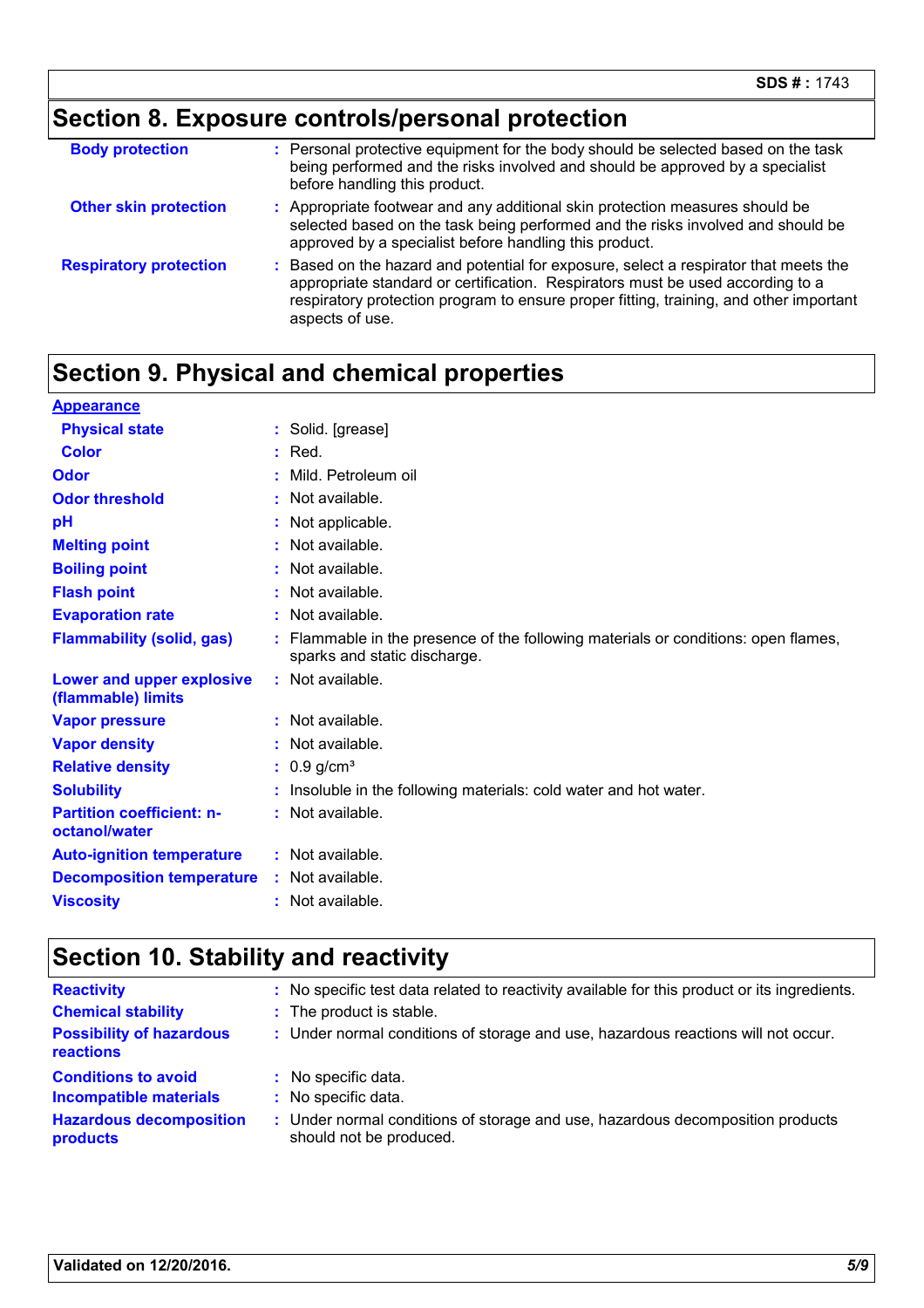### **Section 11. Toxicological information**

#### **Information on toxicological effects**

#### **Acute toxicity**

| <b>Product/ingredient name</b>                                  | <b>Result</b>                                                                                                                                                                          | <b>Species</b> | <b>Dose</b> | <b>Exposure</b>     |  |  |
|-----------------------------------------------------------------|----------------------------------------------------------------------------------------------------------------------------------------------------------------------------------------|----------------|-------------|---------------------|--|--|
| Distillates (petroleum),<br>solvent-dewaxed heavy<br>paraffinic | LD50 Dermal                                                                                                                                                                            | Rabbit         | >5000 mg/kg |                     |  |  |
|                                                                 | LD50 Oral                                                                                                                                                                              | Rat            | >5000 mg/kg | $\bar{\phantom{a}}$ |  |  |
| <b>Conclusion/Summary</b>                                       | : No known significant effects or critical hazards.                                                                                                                                    |                |             |                     |  |  |
| <b>Irritation/Corrosion</b>                                     |                                                                                                                                                                                        |                |             |                     |  |  |
| <b>Conclusion/Summary</b>                                       |                                                                                                                                                                                        |                |             |                     |  |  |
| <b>Skin</b>                                                     | Causes skin irritation. NOT EXPECTED TO PRODUCE SIGNIFICANT ADVERSE<br>HEALTH EFFECTS WHEN THE RECOMMENDED INSTRUCTIONS FOR USE<br>ARE FOLLOWED.                                       |                |             |                     |  |  |
| <b>Eyes</b>                                                     | Causes eye irritation. NOT EXPECTED TO PRODUCE SIGNIFICANT ADVERSE<br>HEALTH EFFECTS WHEN THE RECOMMENDED INSTRUCTIONS FOR USE<br>ARE FOLLOWED.                                        |                |             |                     |  |  |
| <b>Respiratory</b>                                              | Repeated or prolonged exposure to spray or mist may produce respiratory tract<br>irritation. Pre-existing respiratory disorders may be aggravated by over-exposure to<br>this product. |                |             |                     |  |  |
| <b>Sensitization</b>                                            |                                                                                                                                                                                        |                |             |                     |  |  |
| <b>Conclusion/Summary</b>                                       |                                                                                                                                                                                        |                |             |                     |  |  |
| <b>Skin</b>                                                     | No specific information is available in our database regarding the skin sensitizing<br>÷.<br>properties of this product. Sensitization not suspected for humans.                       |                |             |                     |  |  |
| <b>Respiratory</b>                                              | Sensitization not suspected for humans.                                                                                                                                                |                |             |                     |  |  |
| <b>Mutagenicity</b>                                             |                                                                                                                                                                                        |                |             |                     |  |  |
| <b>Conclusion/Summary</b>                                       | There are no data available on the mixture itself. Mutagenicity not suspected for<br>humans.                                                                                           |                |             |                     |  |  |
| <b>Carcinogenicity</b>                                          |                                                                                                                                                                                        |                |             |                     |  |  |
| <b>Conclusion/Summary</b>                                       | : There are no data available on the mixture itself. Carcinogenicity not suspected for<br>humans.                                                                                      |                |             |                     |  |  |
| <b>Reproductive toxicity</b>                                    |                                                                                                                                                                                        |                |             |                     |  |  |
| <b>Conclusion/Summary</b>                                       | There are no data available on the mixture itself. Not considered to be dangerous to<br>humans, according to our database.                                                             |                |             |                     |  |  |
| <b>Teratogenicity</b>                                           |                                                                                                                                                                                        |                |             |                     |  |  |
| <b>Conclusion/Summary</b>                                       | There are no data available on the mixture itself. Teratogenicity not suspected for<br>humans.                                                                                         |                |             |                     |  |  |
| <b>Specific target organ toxicity (single exposure)</b>         |                                                                                                                                                                                        |                |             |                     |  |  |

Not available.

#### **Specific target organ toxicity (repeated exposure)** Not available.

#### **Aspiration hazard**

| <b>Name</b>                                                                                                        |                                                     | <b>Result</b>                                       |  |  |
|--------------------------------------------------------------------------------------------------------------------|-----------------------------------------------------|-----------------------------------------------------|--|--|
| Distillates (petroleum), solvent-dewaxed heavy paraffinic                                                          |                                                     | <b>ASPIRATION HAZARD - Category 1</b>               |  |  |
| <b>Information on the likely</b><br>: Routes of entry anticipated: Oral, Dermal, Inhalation.<br>routes of exposure |                                                     |                                                     |  |  |
| <b>Potential acute health effects</b>                                                                              |                                                     |                                                     |  |  |
| <b>Eye contact</b>                                                                                                 | : Causes serious eye irritation.                    |                                                     |  |  |
| <b>Inhalation</b>                                                                                                  |                                                     | : No known significant effects or critical hazards. |  |  |
| <b>Skin contact</b>                                                                                                | : No known significant effects or critical hazards. |                                                     |  |  |

#### **Validated on 12/20/2016.** *6/9*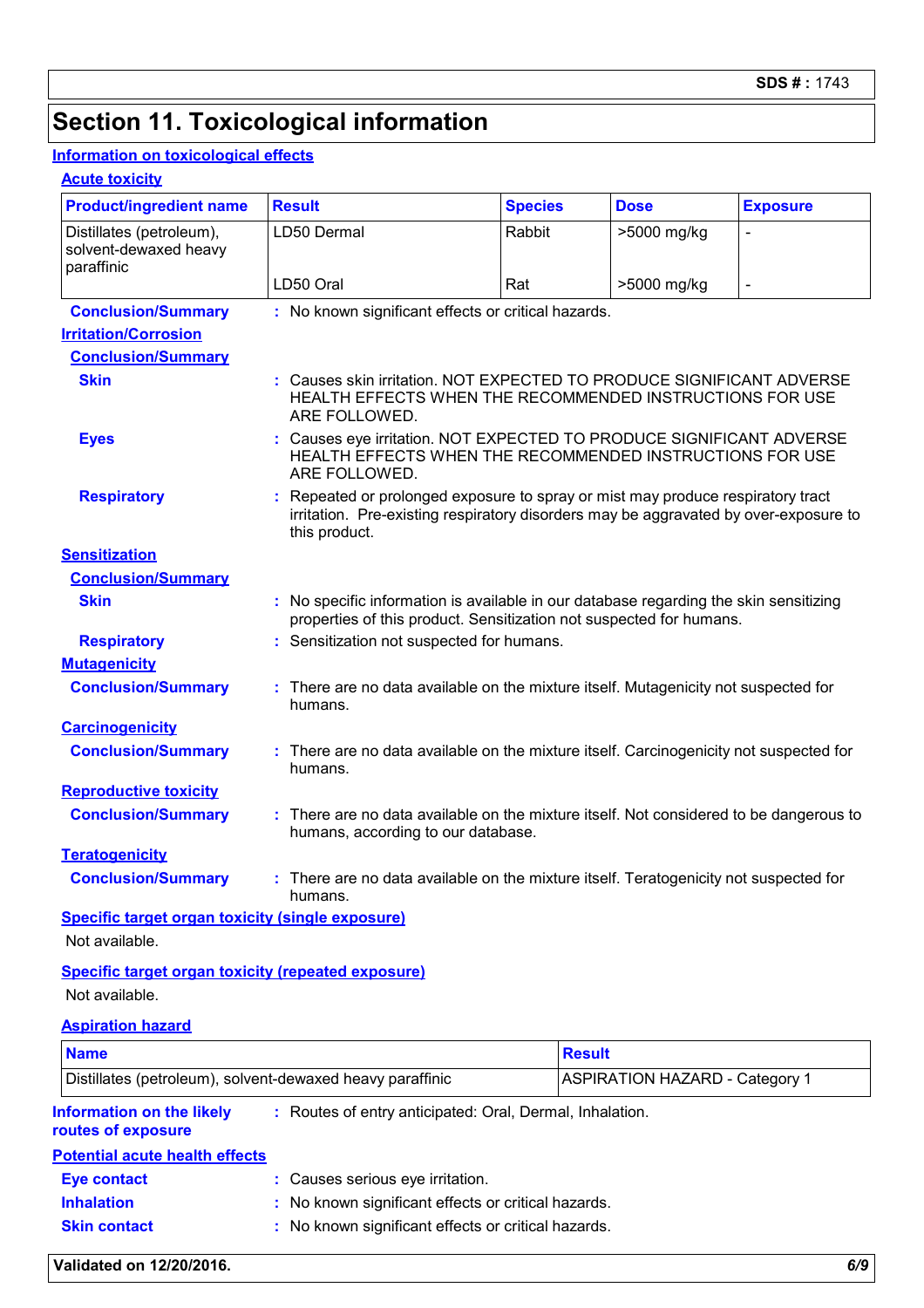### **Section 11. Toxicological information**

| <b>Ingestion</b>                                                                    |  | : No known significant effects or critical hazards.                                        |  |  |
|-------------------------------------------------------------------------------------|--|--------------------------------------------------------------------------------------------|--|--|
| <b>Symptoms related to the physical, chemical and toxicological characteristics</b> |  |                                                                                            |  |  |
| <b>Eye contact</b>                                                                  |  | : Adverse symptoms may include the following:<br>pain or irritation<br>watering<br>redness |  |  |
| <b>Inhalation</b>                                                                   |  | No specific data.                                                                          |  |  |
| <b>Skin contact</b>                                                                 |  | : No specific data.                                                                        |  |  |
| <b>Ingestion</b>                                                                    |  | : No specific data.                                                                        |  |  |
|                                                                                     |  | Delayed and immediate effects and also chronic effects from short and long term exposure   |  |  |
| <b>Short term exposure</b>                                                          |  |                                                                                            |  |  |
| <b>Potential immediate</b><br>effects                                               |  | : Not available.                                                                           |  |  |
| <b>Potential delayed effects</b>                                                    |  | $:$ Not available.                                                                         |  |  |
| <b>Long term exposure</b>                                                           |  |                                                                                            |  |  |
| <b>Potential immediate</b><br>effects                                               |  | : Not available.                                                                           |  |  |
| <b>Potential delayed effects</b>                                                    |  | $:$ Not available.                                                                         |  |  |
| <b>Potential chronic health effects</b>                                             |  |                                                                                            |  |  |
| <b>Conclusion/Summary</b>                                                           |  | : Contains material that may cause target organ damage, based on animal data.              |  |  |
| <b>General</b>                                                                      |  | : No known significant effects or critical hazards.                                        |  |  |
| <b>Carcinogenicity</b>                                                              |  | No known significant effects or critical hazards.                                          |  |  |
| <b>Mutagenicity</b>                                                                 |  | : No known significant effects or critical hazards.                                        |  |  |
| <b>Teratogenicity</b>                                                               |  | : No known significant effects or critical hazards.                                        |  |  |
| <b>Developmental effects</b>                                                        |  | : No known significant effects or critical hazards.                                        |  |  |
| <b>Fertility effects</b>                                                            |  | : No known significant effects or critical hazards.                                        |  |  |
| <b>Numerical measures of toxicity</b>                                               |  |                                                                                            |  |  |
| <b>Acute toxicity estimates</b>                                                     |  |                                                                                            |  |  |

Not available.

### **Section 12. Ecological information**

**Toxicity**

**Conclusion/Summary :** There are no data available on the mixture itself.

**Persistence and degradability**

**Conclusion/Summary :** This product has not been tested for biodegradation. Not readily biodegradable. This product is not expected to bioaccumulate through food chains in the environment.

| AUTOMOTIVE WHEEL<br>- |             |
|-----------------------|-------------|
| BEARING GREASE        | Not readily |

#### **Bioaccumulative potential**

Not available.

#### **Mobility in soil**

| <b>Soil/water partition</b> | : Not available.     |
|-----------------------------|----------------------|
| <b>coefficient (Koc)</b>    |                      |
| Othar advarea affacte       | • No known eignifies |

**Other adverse effects :** No known significant effects or critical hazards.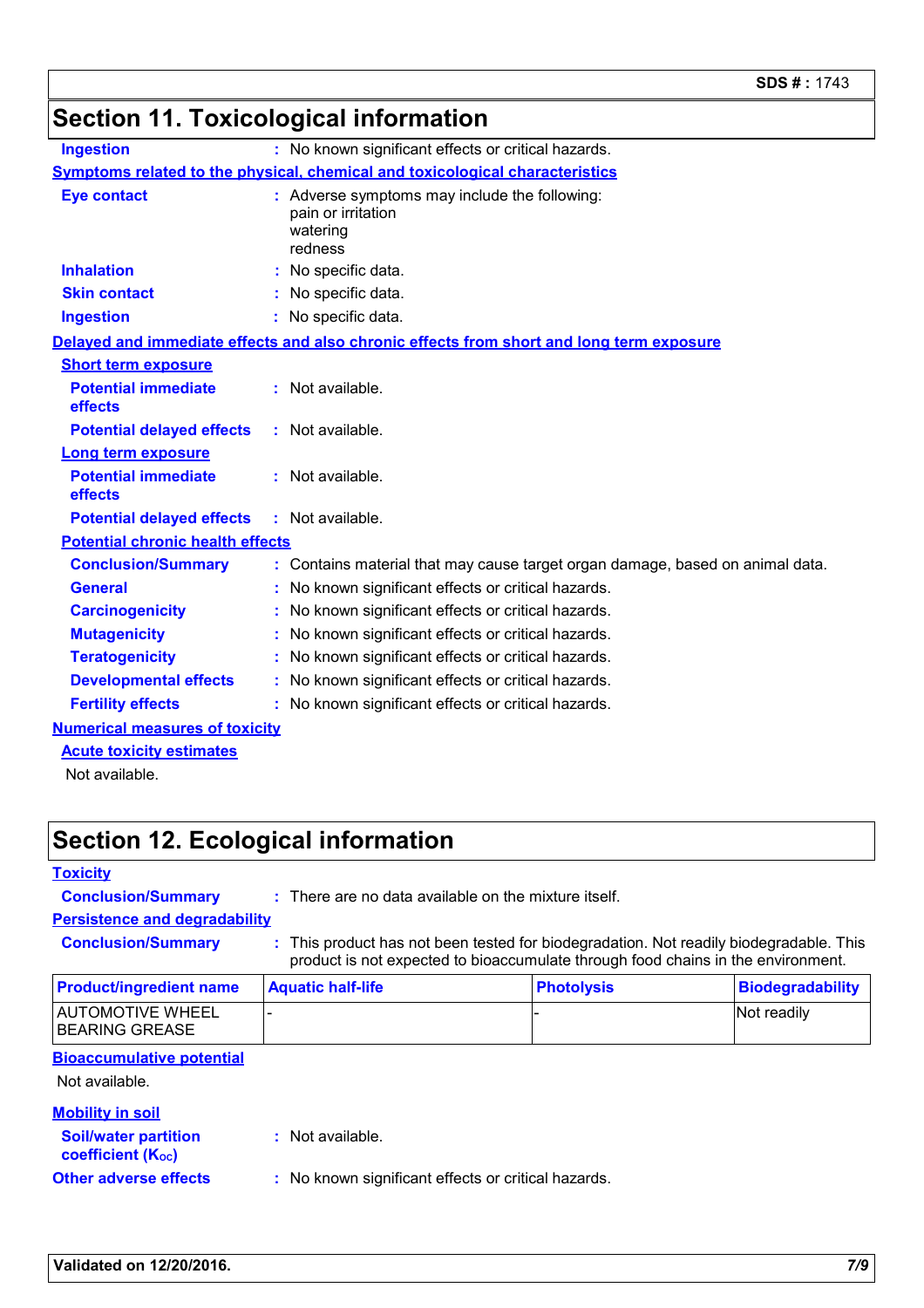### **Section 13. Disposal considerations**

**Disposal methods :**

The generation of waste should be avoided or minimized wherever possible. Disposal of this product, solutions and any by-products should at all times comply with the requirements of environmental protection and waste disposal legislation and any regional local authority requirements. Dispose of surplus and nonrecyclable products via a licensed waste disposal contractor. Waste should not be disposed of untreated to the sewer unless fully compliant with the requirements of all authorities with jurisdiction. Waste packaging should be recycled. Incineration or landfill should only be considered when recycling is not feasible. This material and its container must be disposed of in a safe way. Care should be taken when handling emptied containers that have not been cleaned or rinsed out. Empty containers or liners may retain some product residues. Avoid dispersal of spilled material and runoff and contact with soil, waterways, drains and sewers.

### **Section 14. Transport information**

|                                      | <b>TDG</b><br><b>Classification</b> | <b>DOT</b><br><b>Classification</b> | <b>ADR/RID</b> | <b>IMDG</b>    | <b>IATA</b>    |
|--------------------------------------|-------------------------------------|-------------------------------------|----------------|----------------|----------------|
| <b>UN number</b>                     | Not regulated.                      | Not regulated.                      | Not regulated. | Not regulated. | Not regulated. |
| <b>UN proper</b><br>shipping name    |                                     | ٠                                   |                |                |                |
| <b>Transport</b><br>hazard class(es) |                                     | $\overline{\phantom{0}}$            |                |                |                |
| <b>Packing group</b>                 | $\blacksquare$                      | $\overline{\phantom{a}}$            |                |                |                |
| <b>Environmental</b><br>hazards      | No.                                 | No.                                 | No.            | No.            | No.            |
| <b>Additional</b><br>information     |                                     | $\overline{\phantom{0}}$            |                |                |                |

**Special precautions for user Transport within user's premises:** always transport in closed containers that are **:**

upright and secure. Ensure that persons transporting the product know what to do in the event of an accident or spillage.

**Transport in bulk according to Annex II of MARPOL and the IBC Code :** Not available.

### **Section 15. Regulatory information**

#### **Canadian lists**

**Canadian NPRI :** The following components are listed: Zinc (and its compounds)

- 
- **CEPA Toxic substances :** None of the components are listed.
- **Canada inventory :** All components are listed or exempted.

**International regulations**

**Chemical Weapon Convention List Schedules I, II & III Chemicals**

Not listed.

**Montreal Protocol (Annexes A, B, C, E)**

Not listed.

**Stockholm Convention on Persistent Organic Pollutants** Not listed.

**Rotterdam Convention on Prior Inform Consent (PIC)**

**Validated on 12/20/2016.** *8/9*